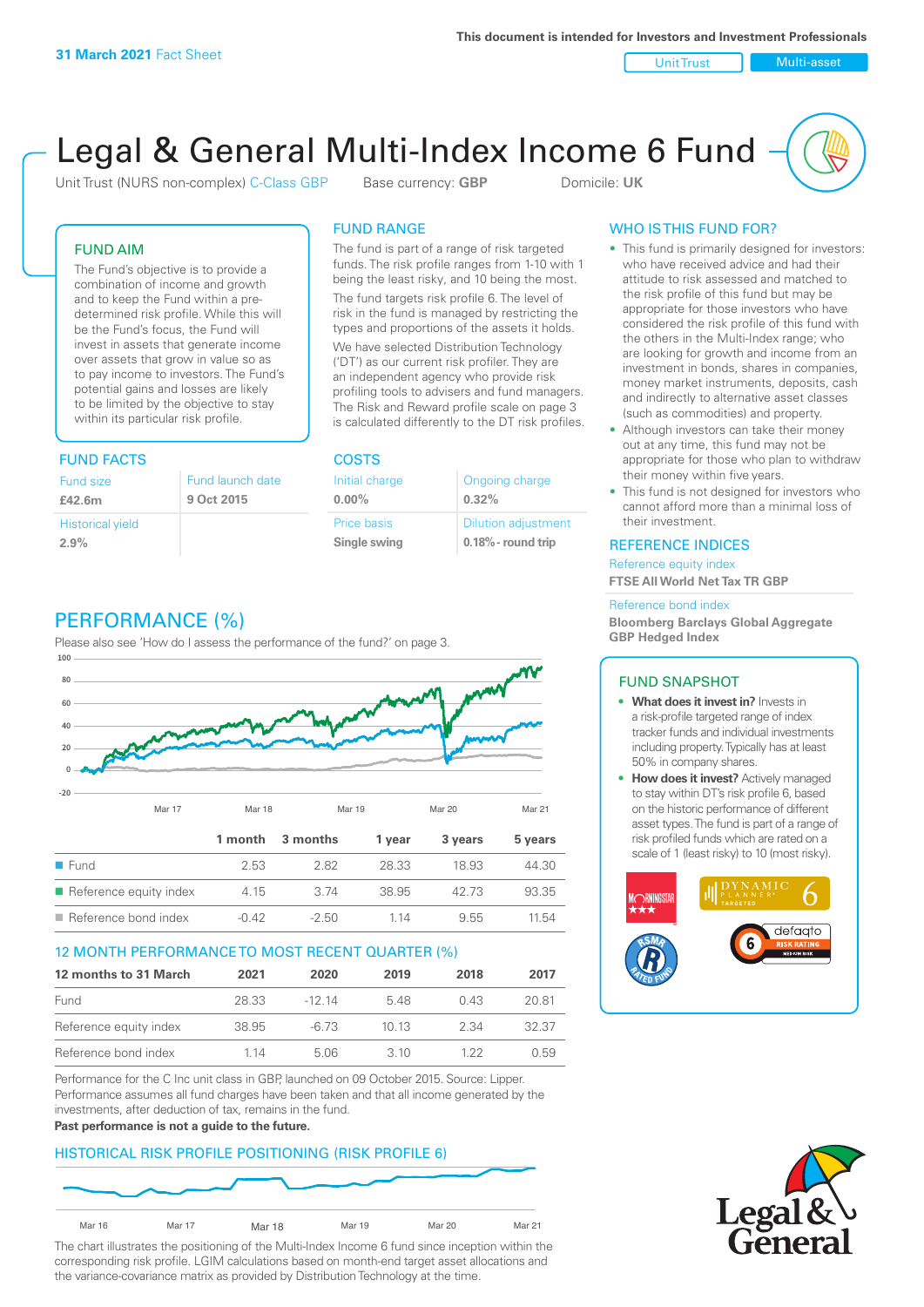# Legal & General Multi-Index Income 6 Fund

Unit Trust (NURS non-complex) C-Class GBP

# PORTFOLIO BREAKDOWN

All data source LGIM unless otherwise stated. Totals may not sum due to rounding.





# FUND MANAGERS

The fund managers have responsibility for managing the multi-index fund range. They are part of the Multi-Asset Funds (MAF) team in LGIM. This team focuses on designing and managing multi-asset funds that are tailored to match the specific objectives of various client types. The team sits within a wider Asset Allocation team which combines both depth of experience with a broad range of expertise from different fields, including fund management, investment consulting and risk management roles.

# TOP 10 HOLDINGS (%)

| <b>L&amp;G UK Index Trust</b>                                    | 14.5 |
|------------------------------------------------------------------|------|
| iShares UK Equity UCITS ETF                                      | 9.5  |
| L&G US Index Trust                                               | 7.5  |
| L&G Emerging Markets Government Bond (US\$) Index Fund           | 7.0  |
| L&G High Income Trust                                            | 6.5  |
| L&G European Index Trust                                         | 6.0  |
| L&G Emerging Markets Government Bond (Local Currency) Index Fund | 6.0  |
| L&G Global Emerging Markets Index Fund                           | 6.0  |
| <b>L&amp;G Pacific Index Trust</b>                               | 5.5  |
| Global REITs Index Trust                                         | 4.0  |